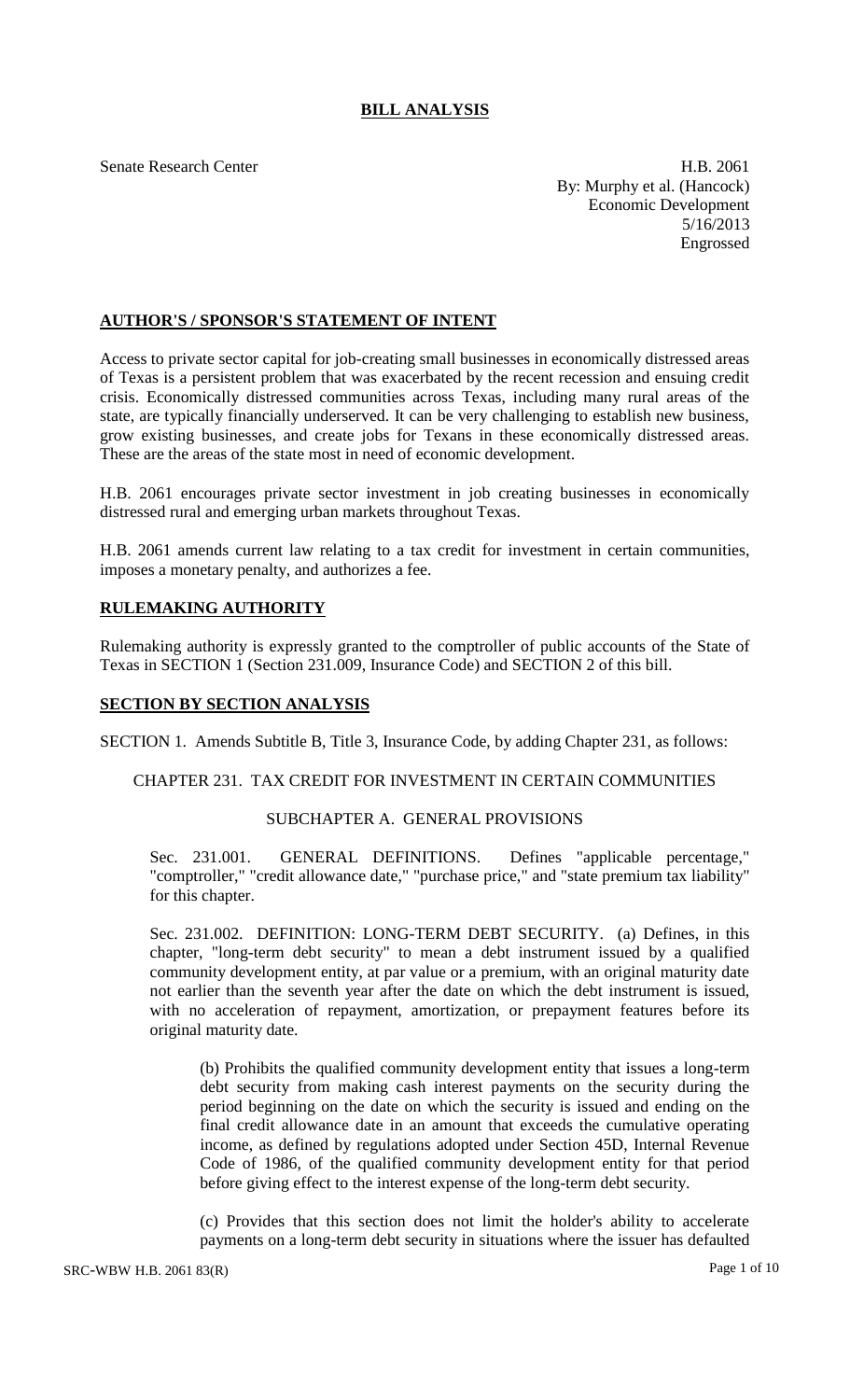on covenants designed to ensure compliance with this chapter or Section 45D, Internal Revenue Code of 1986.

Sec. 231.003. DEFINITION: QUALIFIED ACTIVE LOW-INCOME COMMUNITY BUSINESS. (a) Defines, in this chapter, "qualified active low-income community business" to have the meaning assigned by Section 45D, Internal Revenue Code of 1986, and 26 C.F.R. Section 1.45D-1, except that the term is limited to those businesses that do not exceed the Small Business Administration size eligibility standards established by 13 C.F.R. Section 121.201 at the time the qualified low-income community investment is made.

(b) Provides that a business is considered a qualified active low-income community business for the duration of the qualified community development entity's investment in, or loan to, the business if the entity reasonably expects, at the time it makes the investment or loan, that the business will continue to satisfy the requirements for being a qualified active low-income community business, other than the Small Business Administration size standards, throughout the entire period of the investment or loan.

(c) Provides that a business that derives or projects to derive 15 percent or more of its annual revenue from the rental or sale of real estate is not a qualified active low-income community business for purposes of this chapter. Provides that this exclusion does not apply to a business that is controlled by, or under common control with, an affiliated entity if the affiliated entity does not derive or project to derive 15 percent or more of its annual revenue from the rental or sale of real estate and is the primary tenant of the real estate leased from the business.

Sec. 231.004. DEFINITION: QUALIFIED COMMUNITY DEVELOPMENT ENTITY. Defines, in this chapter, "qualified community development entity" to have the meaning assigned by Section 45D, Internal Revenue Code of 1986, provided that the entity has entered into, for the current year or any prior year, an allocation agreement with the community development financial institutions fund of the United States Department of the Treasury with respect to credits authorized by Section 45D, Internal Revenue Code of 1986, that includes this state in the service area set forth in the allocation agreement. Provides that the term includes a qualified community development entity that is controlled by or under common control with another qualified community development entity described by this section.

Sec. 231.005. DEFINITION: QUALIFIED EQUITY INVESTMENT. (a) Provides that an investment or security is a "qualified equity investment" for purposes of this chapter if:

> (1) the investment or security is an equity investment in, or long-term debt security issued by, a qualified community development entity;

> (2) the investment or security is acquired on or after October 1, 2013, at its original issuance solely in exchange for cash;

> (3) not later than the first anniversary of the initial credit allowance date at least 100 percent of the investment's or security's cash purchase price is used by the issuer to make qualified low-income community investments in qualified active low-income community businesses located in this state; and

> (4) the investment or security is designated by the issuer as a qualified equity investment under this section and is certified by the comptroller as not exceeding the limitation provided by Section 231.104.

(b) Provides that qualified equity investment includes an investment or security that does not satisfy the requirements of Subsection (a) if the investment or security was a qualified equity investment in the hands of a prior holder.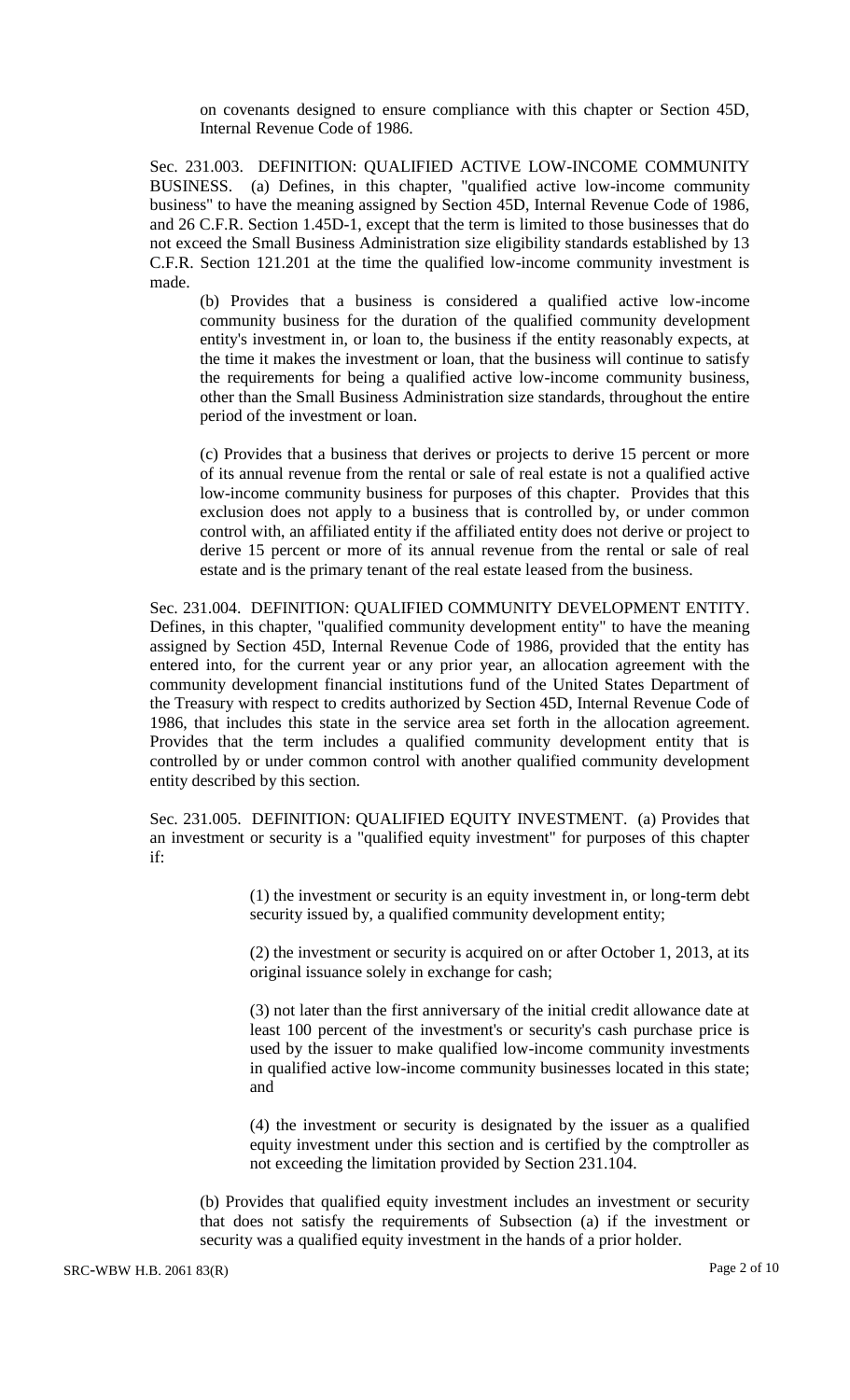Sec. 231.006. DEFINITION: QUALIFIED LOW-INCOME COMMUNITY INVESTMENT. Defines, in this chapter, "qualified low-income community investment" to mean a capital or equity investment in, or loan to, a qualified active low-income community business with respect to which a federal qualified low-income community investment of some amount is made concurrently with the investment or loan.

Sec. 231.007. DEFINITION: QUALIFIED INVESTOR. Defines, in this chapter, "qualified investor" to mean an entity that makes a qualified equity investment as defined by Section 231.005, or an entity that is allocated premium tax credits under Section 231.052(b).

Sec. 231.008. NEW MARKETS PERFORMANCE GUARANTEE ACCOUNT. Provides that the new markets performance guarantee account is established as a special account outside the state treasury. Requires the comptroller of public accounts of the State of Texas (comptroller) to administer the account and to deposit a refundable performance deposit received from a qualified community development entity under Subchapter E into the account.

Sec. 231.009. RULES AND STANDARDS. (a) Authorizes the comptroller to adopt rules as necessary to implement the duties of the comptroller under this chapter.

(b) Authorizes the comptroller, acting as the administrator, to:

(1) by rule set limits and restrictions on the use of the proceeds raised by a qualified community development entity, consistent with Section 45D, Internal Revenue Code of 1986;

(2) review or audit the investments of a qualified community development entity on a periodic basis;

(3) establish limits on the formation and syndication costs of a qualified community development entity and the entity's debt instruments;

(4) consistent with practices under Section 45D, Internal Revenue Code of 1986, establish limits of a qualified community development entity's operating expenses, including legal fees, loan sourcing or origination fees, loan servicing fees, management fees paid to affiliated firms, including non-Texas-based firms, organizational and formation expenses, and performance bonds; and

(5) limit any original issue discount on a debt instrument issued by a qualified community development entity.

#### SUBCHAPTER B. TAX CREDIT

Sec. 231.051. CREDIT ESTABLISHED. (a) Provides that, subject to Section 231.052(b), a qualified investor that makes a qualified equity investment earns a vested right to credit against the qualified investor's state premium tax liability.

(b) Authorizes the qualified investor, or a subsequent holder of the qualified equity investment, on each credit allowance date of a qualified equity investment, to claim a portion of the credit during the tax year of that credit allowance date.

(c) Provides that the credit amount is equal to the applicable percentage for the credit allowance date multiplied by the purchase price paid to the issuer of the qualified equity investment.

(d) Prohibits the amount of the credit claimed by a qualified investor from exceeding the amount of the qualified investor's state premium tax liability for the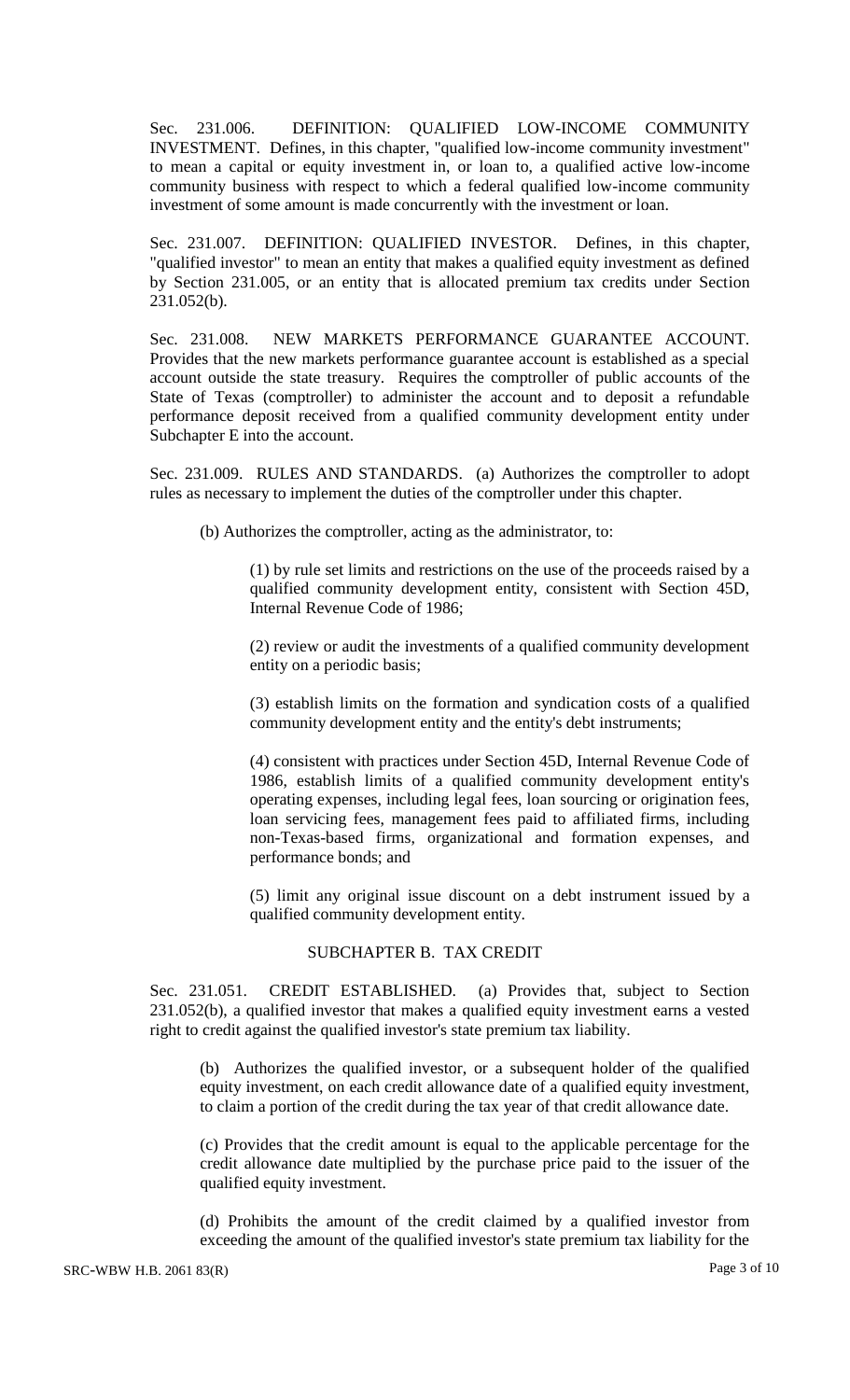tax year for which the credit is claimed. Authorizes any amount of tax credit that the qualified investor is prohibited from claiming in a tax year as a result of this subsection to be carried forward for use in a subsequent tax year.

Sec. 231.052. TRANSFERABILITY. (a) Provides that a premium tax credit claimed under this chapter is not refundable or salable.

(b) Authorizes a premium tax credit earned by or allocated to a partnership, limited liability company, S corporation, or other pass-through entity to be allocated to the partners, members, or shareholders of the entity for their direct use in accordance with an agreement among the partners, members, or shareholders. Provides that an allocation under this subsection does not constitute a sale for purposes of this chapter.

Sec. 231.053. RETALIATORY TAX. (a) Provides that a qualified investor or a subsequent holder of a qualified equity investment claiming a premium tax credit under this chapter is not required to pay any additional retaliatory tax levied under Chapter 281 (Retaliatory Provisions) as a result of claiming that credit.

(b) Provides that, in addition to the exclusion provided by Subsection (a), a qualified investor or a subsequent holder of the qualified equity investment claiming a credit under this chapter is not required to pay any additional tax that may arise as a result of claiming that credit.

### SUBCHAPTER C. CERTIFICATION OF QUALIFIED EQUITY INVESTMENTS

Sec. 231.101. APPLICATION FOR CERTIFICATION OF QUALIFIED EQUITY INVESTMENT. (a) Requires a qualified community development entity that seeks to have an equity investment or long-term debt security certified as a qualified equity investment eligible for premium tax credits under this chapter to apply to the comptroller, acting as administrator under this chapter, as provided by this section.

(b) Requires that an application under this section include the following:

(1) evidence of the applicant's certification as a qualified community development entity, including evidence of the service area of the entity that includes this state;

(2) a copy of an allocation agreement executed by the applicant, or its controlling entity, and the community development financial institutions fund;

(3) a certificate executed by an executive officer of the applicant attesting that the allocation agreement remains in effect and has not been revoked or canceled by the community development financial institutions fund;

(4) a description of the proposed amount and structure, and of the purchaser, of the qualified equity investment;

(5) identifying information for a qualified investor that will earn premium tax credits as a result of the issuance of the qualified equity investment;

(6) except as provided by Subsection (c), examples of the types of qualified active low-income community businesses in which the applicant, its controlling entity, or affiliates of its controlling entity have invested under the federal New Markets Tax Credit Program;

(7) a nonrefundable application fee of \$5,000 to be paid to the comptroller; and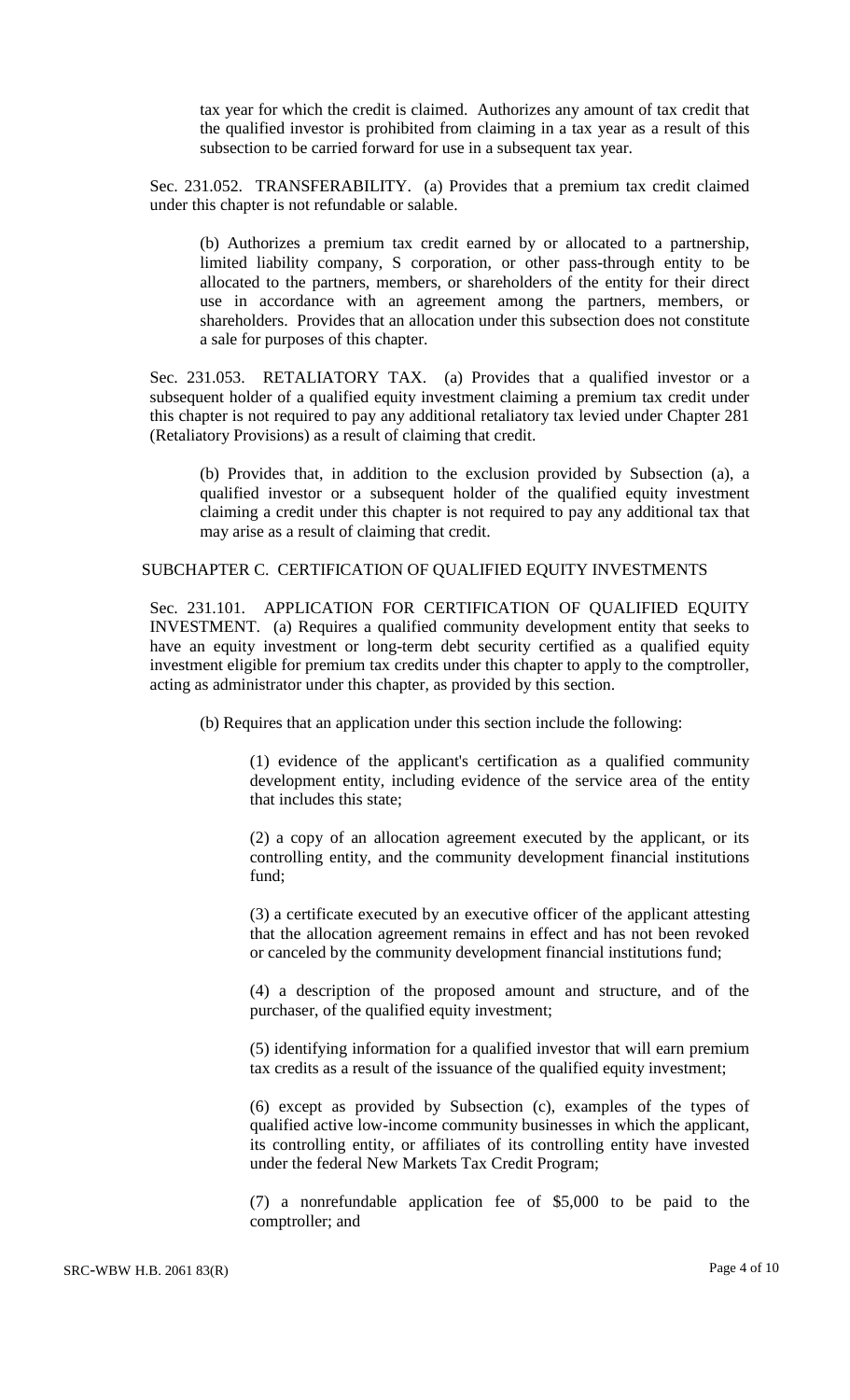(8) except as provided by Section 231.201(c), the refundable performance deposit of \$500,000 required by Subchapter E.

(c) Provides that an applicant is not required to have invested under the federal New Markets Tax Credit Program, and an application is not required to include the examples described by Subsection (b)(6), if the application includes information in the form required by the comptroller demonstrating that the applicant, together with the applicant's controlling entity and the affiliates of its controlling entity:

(1) is a duly formed qualified community development entity;

(2) has total assets under management in the amount of \$250 million or less; and

(3) has a demonstrable track record of successfully investing in lowincome communities, as defined by Section 45D, Internal Revenue Code of 1986.

Sec. 231.102. ACTION ON APPLICATION. (a) Requires the comptroller, not later than the 30th day after the date an application under Section 231.101 is received, to grant or deny the application in full or in part.

(b) Requires the comptroller, if the comptroller denies part of the application, to inform the applicant of the grounds for denial.

(c) Provides that, if the applicant provides additional information required by the comptroller or otherwise completes the application not later than the 15th day after the date of the notice of denial, the application is considered completed as of the date on which it was originally submitted. Provides that, if the qualified community development entity fails to provide the information or complete its application before that date, the application is denied and must be resubmitted in full and has a new submission date.

Sec. 231.103. CERTIFICATION OF QUALIFIED EQUITY INVESTMENT. (a) Requires the comptroller, if an application under Section 231.101 is granted under Section 231.102, to certify the proposed equity investment or long-term debt security as a qualified equity investment that is eligible for premium tax credits under this chapter, subject to Section 231.104.

(b) Requires the comptroller to provide written notice of the certification to the qualified community development entity.

(c) Requires that the notice include the names of those entities that will earn the credits and their respective credit amounts. Requires the qualified community development entity, if the names of the entities that are eligible to claim the credits change due to a transfer of a qualified equity investment or an allocation under Section 231.052, to notify the comptroller of the change.

(d) Requires the comptroller to certify qualified equity investments in the order in which applications are received by the comptroller. Provides that applications received on the same day are considered to have been received simultaneously. Requires the comptroller, for applications that are complete and received on the same day, to certify, consistent with remaining qualified equity investment capacity, the qualified equity investments in proportionate percentages based on the proportion that the amount of qualified equity investment requested in an application bears to the total amount of qualified equity investments requested in all applications received on the same day.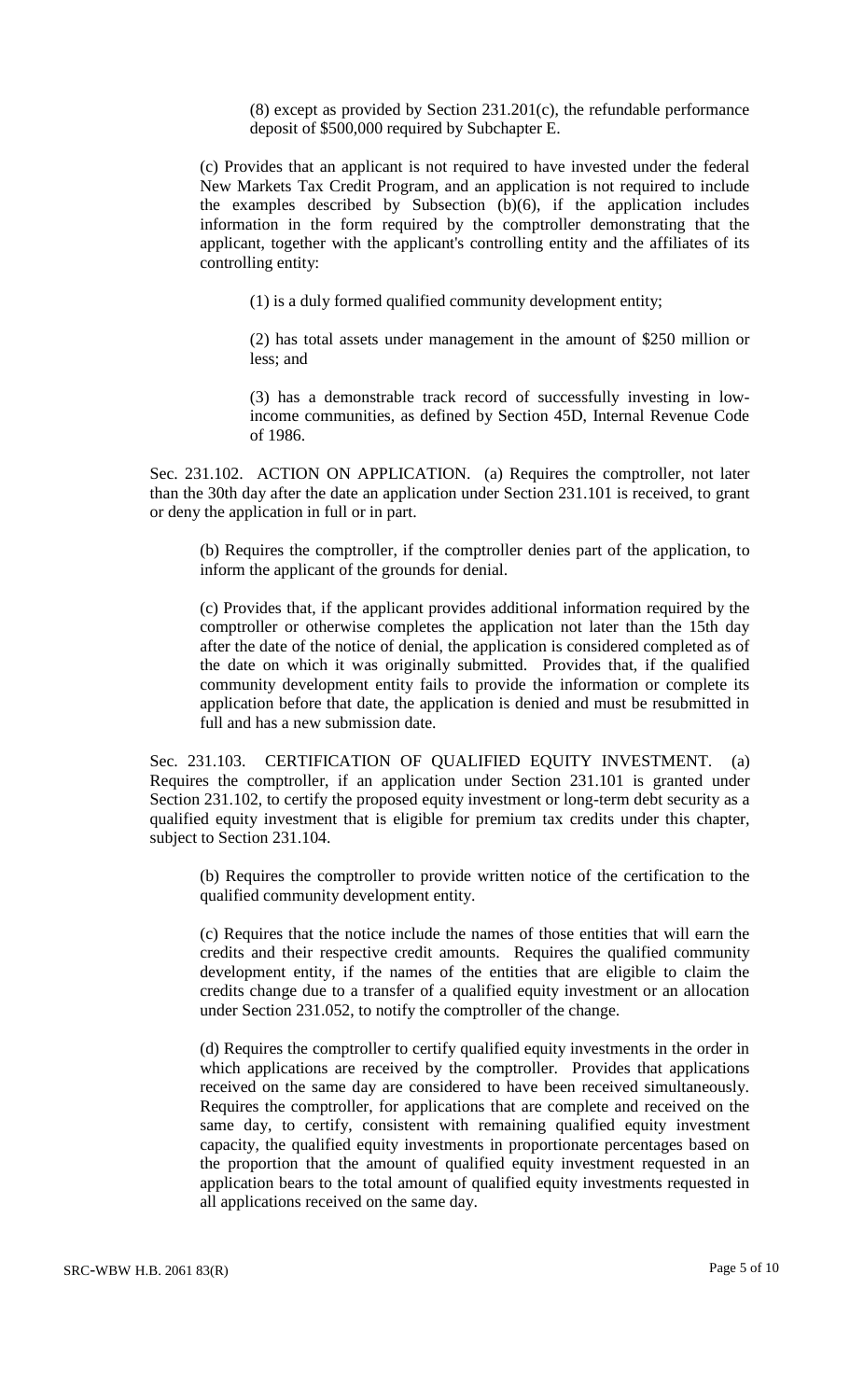Sec. 231.104. LIMIT ON CERTIFIED INVESTMENTS. Authorizes not more than \$750 million in qualified equity investments to be certified under Section 231.103. Requires the comptroller, if a pending request cannot be fully certified due to this limit, to certify the portion that can be certified unless the qualified community development entity elects to withdraw the request rather than receive partial certification.

Sec. 231.105. TRANSFER OF INVESTMENT AUTHORITY. Authorizes an approved applicant to transfer all or a portion of its certified qualified equity investment authority to its controlling entity or to a qualified community development entity controlled by or under common control with the applicant, if the applicant provides the information required in the application with respect to the recipient of the transfer and notifies the comptroller of the transfer not later than the 30th day after the date of the transfer.

Sec. 231.106. ISSUANCE OF QUALIFIED EQUITY INVESTMENT. (a) Requires the qualified community development entity or a recipient of a transfer under Section 231.105, not later than the 60th day after the date the applicant receives notice of certification, to issue the qualified equity investment and receive cash in the amount certified.

(b) Requires the qualified community development entity or a recipient of a transfer under Section 231.105 to provide the comptroller with evidence of the receipt of the cash investment not later than the 10th business day after the date the cash investment is received.

Sec. 231.107. LAPSE OF CERTIFICATION. (a) Provides that, if the qualified community development entity or a recipient of a transfer under Section 231.105 does not receive the cash investment and issue the qualified equity investment before the 30th day after the date the certification notice is received as required by Section 231.106, the certification lapses and the qualified community development entity is prohibited from issuing the qualified equity investment without reapplying to the comptroller for certification.

(b) Requires the comptroller, if a certification lapses under this section, to reissue the certified amount, giving preference to an applicant whose allocation was reduced under Section 231.104. Requires the comptroller, if more than one applicant had its allocation reduced, to reissue the certified amount on a pro rata basis. Requires the comptroller, after the allocation to applicants whose allocation was reduced under Section 231.104, to reissue any certified amount that remains in accordance with the application process.

#### SUBCHAPTER D. RECAPTURE OF PREMIUM TAX CREDIT

Sec. 231.151. RECAPTURE. (a) Requires the comptroller, subject to Section 231.152, to recapture the amount of a tax credit claimed on a premium tax report filed under this subtitle from the qualified investor or a subsequent holder of the qualified equity investment that claims the credit if:

> (1) any amount of a federal tax credit available with respect to a qualified equity investment that is eligible for a credit under this chapter is recaptured under Section 45D, Internal Revenue Code of 1986, in which case the comptroller's recapture is required to be proportionate to the federal recapture with respect to the qualified equity investment;

> (2) the issuer redeems or makes principal repayment with respect to a qualified equity investment before the seventh anniversary of the date the qualified equity investment is issued, in which case the comptroller's recapture must be proportionate to the amount of the redemption or repayment with respect to the qualified equity investment;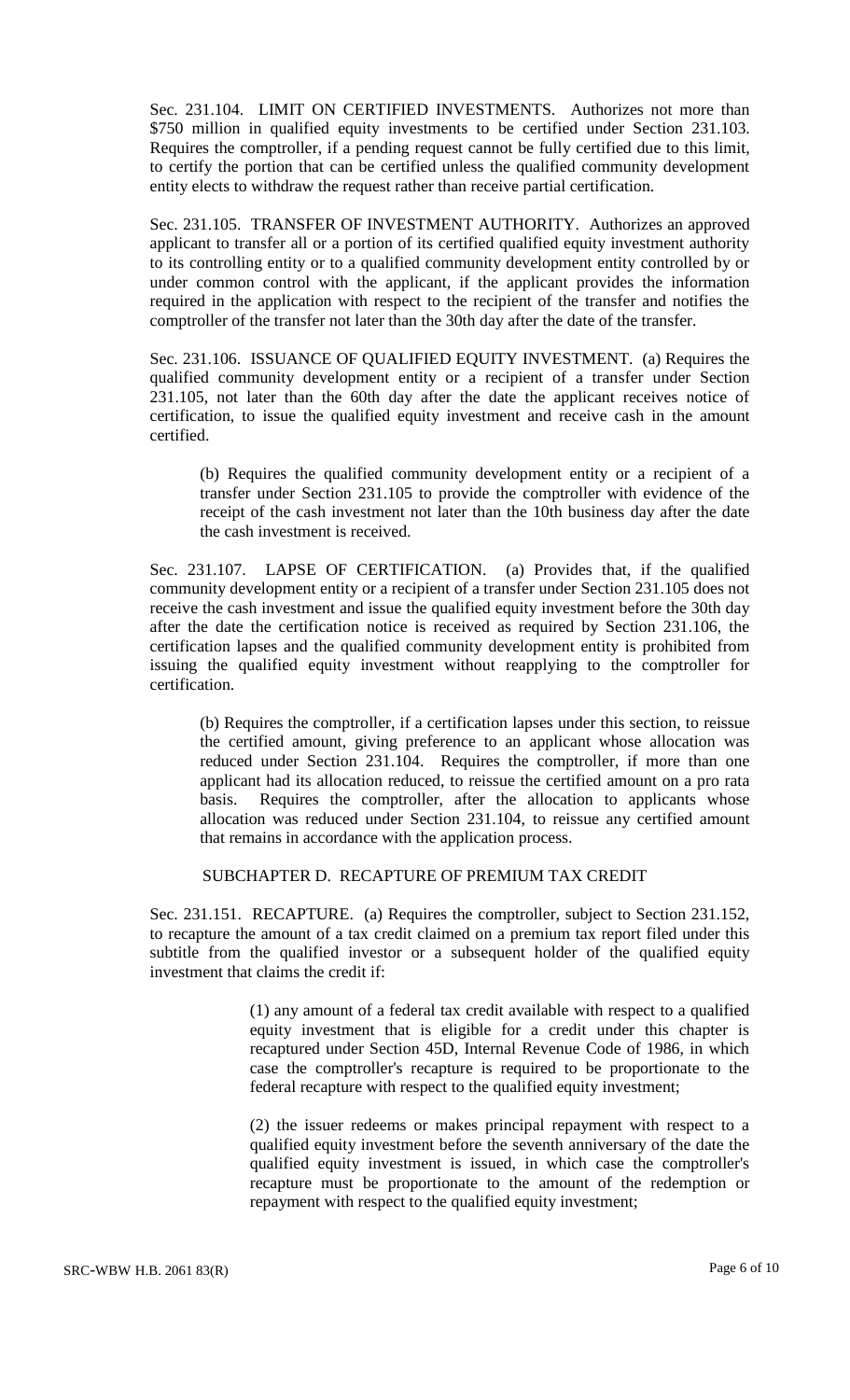(3) the issuer fails to invest an amount equal to 100 percent of the purchase price of the qualified equity investment in qualified low-income community investments in this state during the 12-month period immediately following the date the qualified equity investment is issued or to maintain at least 100 percent of that level of investment in qualified low-income community investments in this state until the last credit allowance date for the qualified equity investment; or

(4) at any time before the final credit allowance date of a qualified equity investment, the issuer uses the cash proceeds of the qualified equity investment to make qualified low-income community investments in any one qualified active low-income community business, including affiliated qualified active low-income community businesses, exclusive of reinvestments of capital returned or repaid with respect to earlier investments in the qualified active low-income community business and its affiliates, in excess of 25 percent of the cash proceeds of all qualified equity investments issued by the issuer under this chapter.

(b) Provides that, for purposes of this chapter, an investment is considered held by an issuer even if the investment has been sold or repaid if the issuer reinvests an amount equal to the capital returned to or recovered by the issuer from the original investment, exclusive of any profits realized, in another qualified lowincome community investment not later than the 12th month after the date the issuer receives the capital.

(c) Provides that an issuer is not required to reinvest capital returned from a qualified low-income community investment after the sixth anniversary of the date the qualified equity investment is issued, the proceeds of which were used to make the qualified low-income community investment, and the qualified lowincome community investment is considered held by the issuer through the seventh anniversary of the date the qualified equity investment was issued.

(d) Requires that periodic amounts received during a calendar year as repayment of principal on a loan that is a qualified low-income community investment be treated as continuously invested in a qualified low-income community investment if the amounts are reinvested in one or more qualified low-income community investments not later than the last day of the following calendar year.

Sec. 231.152. NOTICE OF NONCOMPLIANCE. (a) Requires the comptroller to notify a qualified community development entity and a qualified investor that has claimed a tax credit on a premium tax report if the credit is subject to recapture under Section 231.151.

(b) Prohibits the comptroller from recapturing a tax credit under this subchapter if the qualified community development entity cures the noncompliance described by Section 231.151 before the 180th day after the date the qualified community development entity receives notice under Subsection (a).

#### SUBCHAPTER E. PERFORMANCE DEPOSIT

Sec. 231.201. PERFORMANCE DEPOSIT OR SURETY BOND REQUIRED. (a) Requires a qualified community development entity that submits an application to have an equity investment or long-term debt security certified as a qualified equity investment eligible for premium tax credits under this chapter, except as provided by Subsection (c), to deposit \$500,000 with the comptroller for deposit in the new markets performance guarantee account, or maintain a surety bond of an equal amount.

(b) Requires the comptroller, if the comptroller denies an application described by Subsection (a) in full, to refund the deposit to the applicant not later than the 15th day after the date of the denial.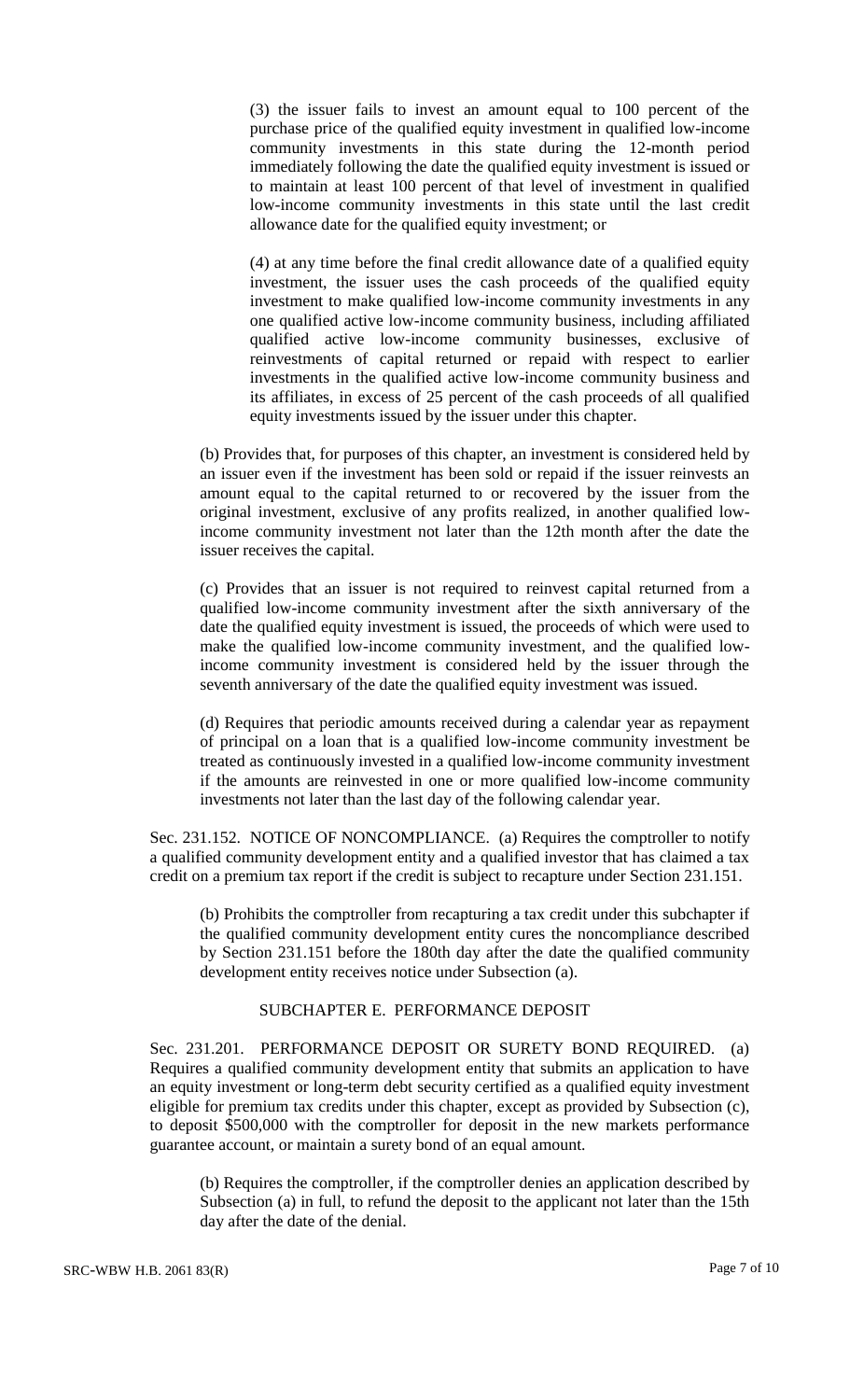(c) Provides that a qualified community development entity is not required to make a deposit under this section if the qualified community development entity is formed or operated by a governmental entity or a nonprofit organization.

Sec. 231.202. FORFEITURE OF DEPOSIT. (a) Requires a qualified community development entity that makes a performance deposit under Section 231.201(a) to forfeit the deposit in its entirety if:

> (1) the qualified community development entity and any qualified community development entity to which a transfer is made by the qualified community development entity under Section 231.105 fail to issue the total amount of qualified equity investments certified by the comptroller and receive cash in the total amount certified under Section 231.103 not later than the date specified by Section 231.106; or

> (2) the qualified community development entity or a qualified community development entity to which a transfer is made by the qualified community development entity under Section 231.105 that issues a qualified equity investment certified under Section 231.103 fails to meet the investment requirement under Section  $231.151(a)(3)$  by the second credit allowance date of the qualified equity investment.

(b) Requires the comptroller to notify a qualified community development entity that has made a deposit under Section 231.201(a) if the deposit is subject to forfeiture under this section.

(c) Provides that a deposit is not subject to forfeiture under Subsection (a)(2) if the qualified community development entity cures the noncompliance before the 180th day after the date the qualified community development entity receives notice under Subsection (b).

Sec. 231.203. NEW MARKETS PERFORMANCE GUARANTEE ACCOUNT. (a) Requires that the deposit required by Section 231.201(a) be made with the comptroller and held in the new markets performance guarantee account until the comptroller finds that the qualified community development entity has complied with the provisions of this chapter.

(b) Authorizes the qualified community development entity to request a refund of the deposit from the comptroller not earlier than the 30th day after the date the requirements that must be satisfied to avoid forfeiture of the deposit, as described by Section 231.202, are satisfied.

(c) Requires the comptroller to refund the deposit or, if applicable, give notice of noncompliance not later than the 30th day after the date of receiving a request that complies with Subsection (b).

#### SUBCHAPTER F. EVALUATION OF BUSINESS BY COMPTROLLER

Sec. 231.251. REQUEST FOR EVALUATION. (a) Authorizes a qualified community development entity to, before making an investment in a business, request a written opinion from the comptroller as to whether the business in which the qualified community development entity proposes to invest would qualify as a qualified active low-income community business according to Section 231.003.

(b) Requires the comptroller, not later than the 15th business day after the date of the receipt of a request under Subsection (a), to:

(1) determine whether the business meets the definition of a qualified active low-income community business, as applicable, and notify the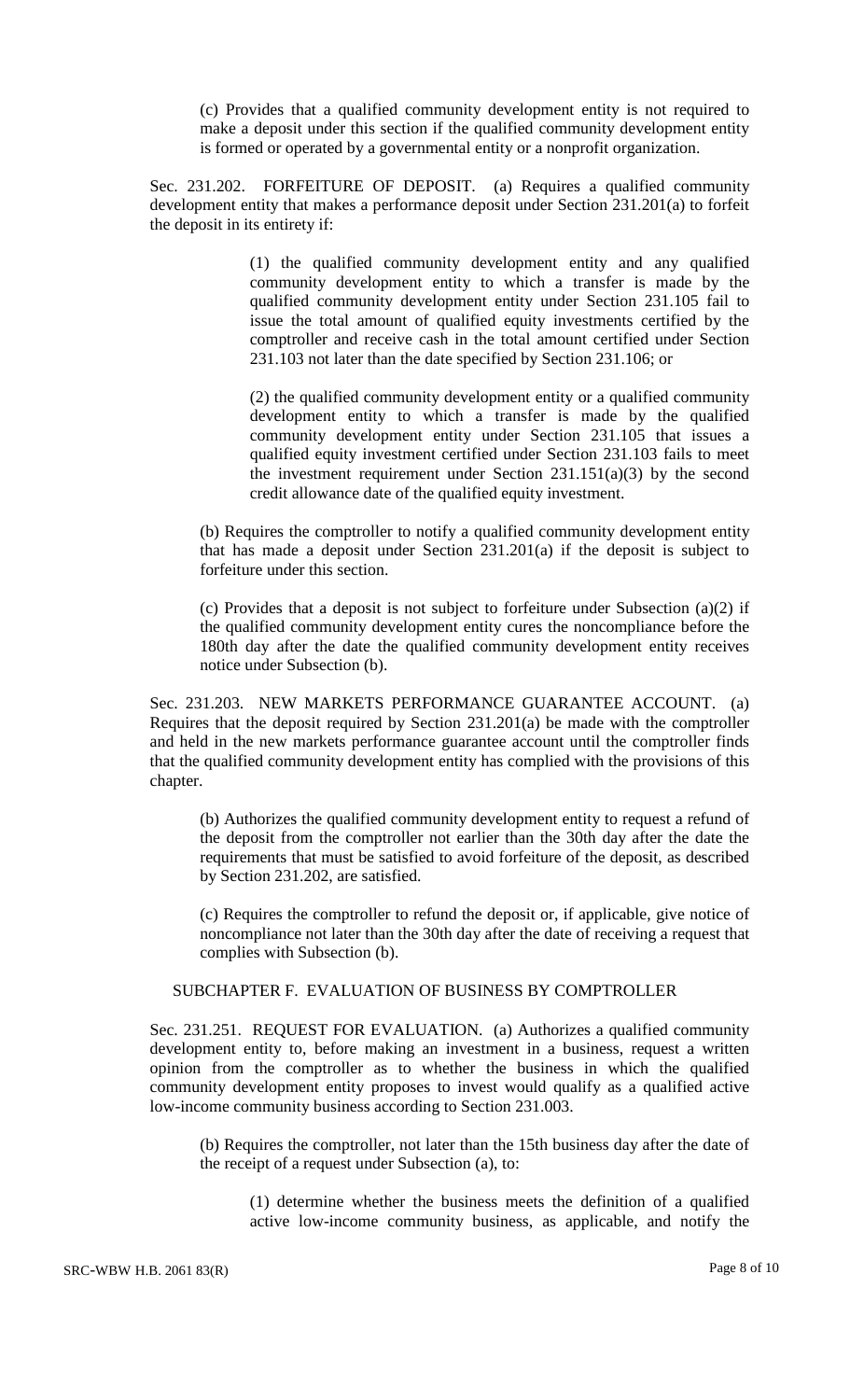qualified community development entity of the determination and provide an explanation of the determination; or

(2) notify the qualified community development entity that the comptroller requires additional time, which is prohibited from exceeding 15 days, to review the request and make the determination.

(c) Provides that, if the comptroller fails to notify the qualified community development entity with respect to the proposed investment within the period as specified by Subsection (b), the business in which the qualified community development entity proposes to invest is considered to be a qualified active lowincome community business.

Sec. 231.252. CONSIDERATION OF INTERNAL REVENUE CODE. Requires the comptroller, in issuing a written opinion and making other determinations under this chapter, to consider Section 45D, Internal Revenue Code of 1986, and the rules and regulations issued under that code, to the extent that those provisions are applicable.

# SUBCHAPTER G. REPORTING

Sec. 231.301. REPORT TO COMPTROLLER. (a) Requires a qualified community development entity that issues a qualified equity investment under Section 231.106, except as provided by this subsection, to submit an annual report to the comptroller not later than the fifth business day after the anniversary of a credit allowance date applicable to the investment. Provides that the qualified community development entity is not required to submit any report under this section after the annual report following the final applicable credit allowance date.

(b) Requires that the report:

(1) provide evidence that the qualified community development entity has not failed to meet the investment requirement under Section 231.151(a)(3);

(2) include one or more bank statements for the qualified community development entity that reflect each qualified low-income community investment made by the qualified community development entity in connection with the qualified equity investment;

(3) state the name, location, and industry code of each qualified active low-income community business receiving a qualified low-income community investment in connection with the qualified equity investment and, if the qualified community development entity did not receive a written opinion under Section 231.251 with respect to a qualified active low-income community business, include evidence that the business was a qualified active low-income community business at the time the qualified low-income community investment was made;

(4) state the number of employment positions created and retained as a result of each qualified low-income community investment made in connection with the qualified equity investment;

(5) state whether the qualified community development entity has been subject to a recapture of any amount of a federal tax credit available under Section 45D, Internal Revenue Code of 1986, with respect to the qualified equity investment; and

(6) include a copy of the most recent annual report submitted by the qualified community development entity to the United States Department of the Treasury regarding Section 45D, Internal Revenue Code of 1986.